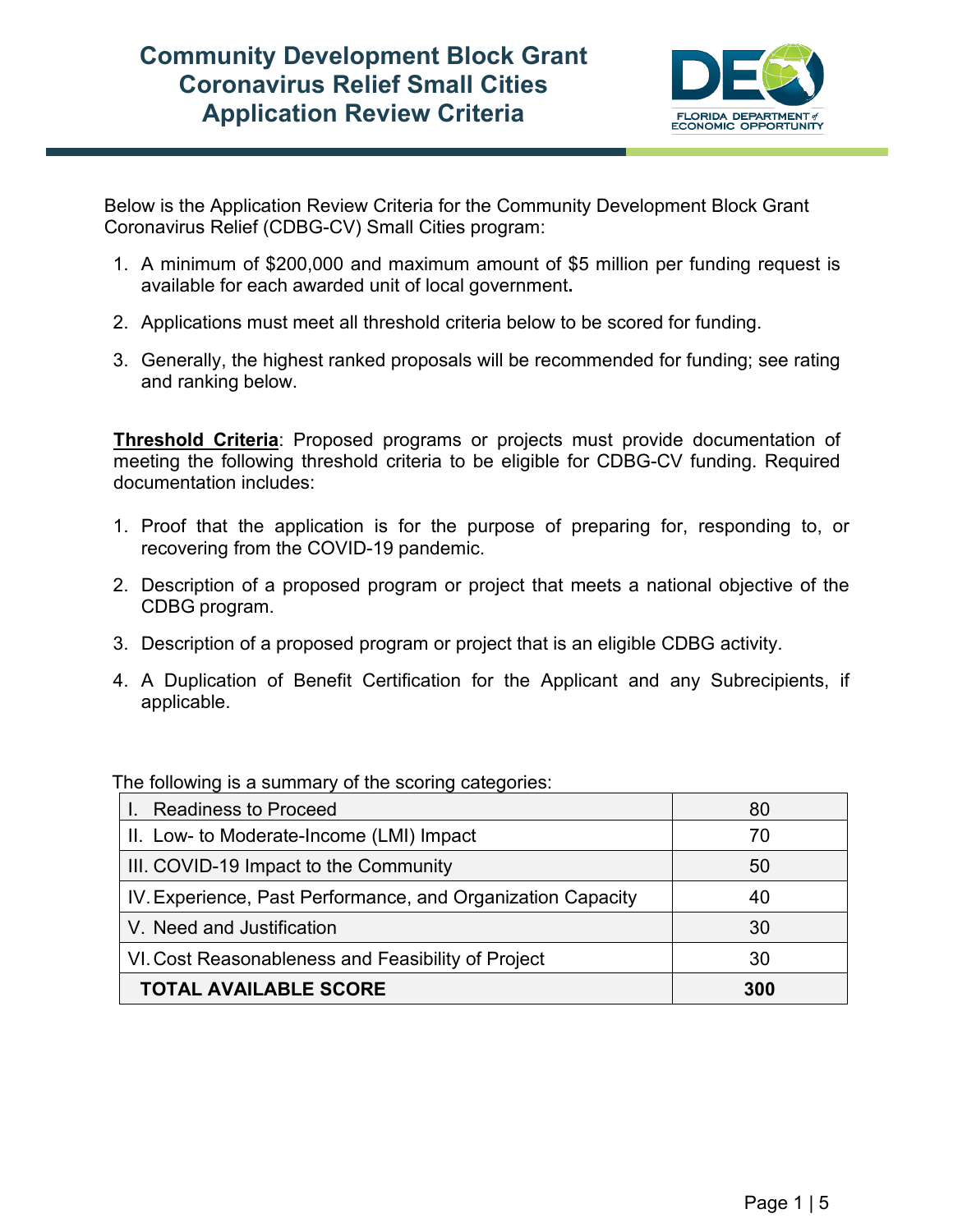# **Community Development Block Grant Coronavirus Relief Small Cities Application Review Criteria**



### **Rating and Ranking Criteria**

#### **I. Readiness to Proceed (Total 80 Points)**

Up to 80 points will be awarded based on the documentation and information provided showing that the resources needed to manage the proposed activity are available and ready, and that the commitment for operation and maintenance, where applicable, has been certified. This includes ensuring that the design and engineering work (if applicable) is underway or has been completed.

| Completed Environmental Review Process (e.g., Documentation of<br>Certificate of Exemption/Categorically Excluded Not Subject To<br>(CENST), if applicable; or Documentation of the appropriate level<br>Environmental Review has been completed, up to but not including<br>publication or posting the Notice of Intent / Request for Release of<br>Funds.                                                                                                                                                                                                                                                                                                                        | Up to<br>30 |
|------------------------------------------------------------------------------------------------------------------------------------------------------------------------------------------------------------------------------------------------------------------------------------------------------------------------------------------------------------------------------------------------------------------------------------------------------------------------------------------------------------------------------------------------------------------------------------------------------------------------------------------------------------------------------------|-------------|
| Procurement Completed for Professional Services and Awarded:<br>Administrative Services (15 points)<br>Engineering and/or Architectural Services (15 points)<br>If no engineering or architectural services procurement is<br>necessary for the project, the applicant will receive 15 points. If the<br>project is self-administered, the applicant will receive 15 points.                                                                                                                                                                                                                                                                                                       | Up to<br>30 |
| <b>Proposed Project Timeframe</b><br>Applicant demonstrated that they are ready to implement the<br>$\bullet$<br>project/program as soon as funding is available and/or<br>complete the project within 18 months (20 points).<br>Applicant will need to do some work to be ready to implement<br>$\bullet$<br>the project/program and is likely to be able to start within 1-4<br>months and/or complete the project within 24 months (5<br>points).<br>Applicant has significant work to do to be ready to implement<br>the project/program, which is likely to cause a $4 - 6$ -month<br>delay in the implementation and/or complete the project within<br>36 months (0 points). | Up to<br>20 |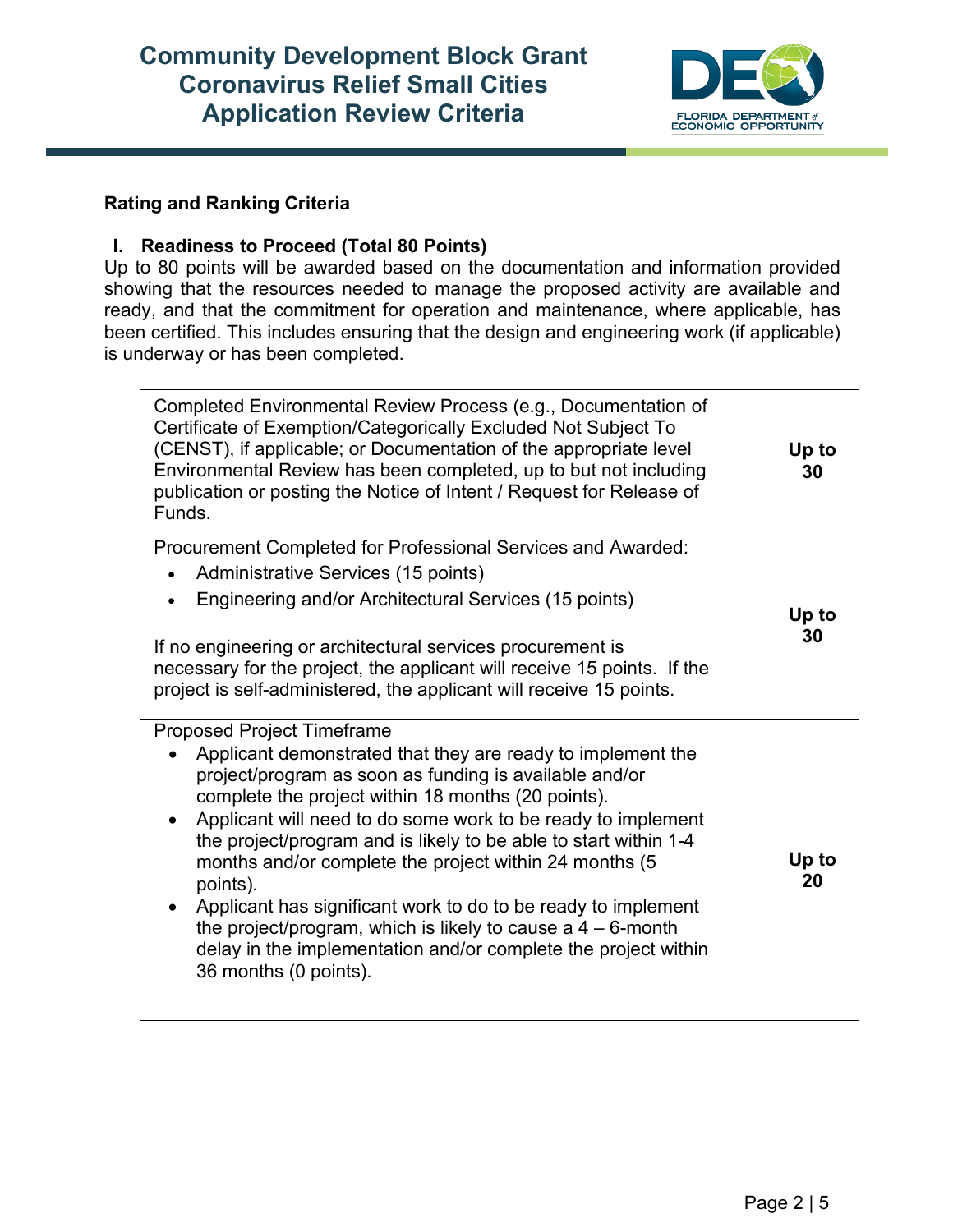# **Community Development Block Grant Coronavirus Relief Small Cities Application Review Criteria**



## **II. Low- to Moderate-Income (LMI) Impact (Total 70 points)**

Up to 70 points will be awarded based on the impact to low- and moderate-income persons or households based on the following point values:

| Percentage of LMI Benefit:<br>Presumed Benefit to LMI (50 points).<br>$\bullet$<br>• Other LMI Activities (Low/Moderate area, Low/Moderate Jobs,<br>Low/Moderate Clientele) (40 points).<br>• Slum/Blight or Urgent Need National Objective met (15 points). | Up to<br>50 |
|--------------------------------------------------------------------------------------------------------------------------------------------------------------------------------------------------------------------------------------------------------------|-------------|
| Percentage of Community's LMI Population:<br>• More than 55% LMI (20 points).<br>Between 45.01% and 55% LMI (15 points).<br>$\bullet$<br>Between 35.01% and 45% LMI (10 points).<br>$\bullet$<br>• 35% or less LMI (5 points).                               | Up to<br>20 |

## **III. COVID-19 Impact on the Community (Total 50 points)**

A score of 50 points shall be awarded for project proposals showing the greatest need and impact related to COVID-19:

| Applicant shall receive the following points based on if the      |       |
|-------------------------------------------------------------------|-------|
| percentage of the population unemployed is higher than last year: |       |
| 24% or more change in unemployment (50 points).<br>$\bullet$      |       |
| 20%-23.99% change in unemployment (40 points).<br>$\bullet$       |       |
| 16%-19.99% change in unemployment (30 points).<br>$\bullet$       | Up to |
| 12%-15.99% change in unemployment (20 points).<br>$\bullet$       | 50    |
| 8%-11.99% change in unemployment (10 points).<br>$\bullet$        |       |
| Less than 8% change in unemployment (0 points).<br>$\bullet$      |       |
|                                                                   |       |
|                                                                   |       |

### **IV. Experience, Past Performance and Organizational Capacity (Total 40 Points)**

The experience of the applicant and all project participants, including the experience in undertaking programs/projects of similar complexity as the activity for which funds are being requested, will be evaluated. In addition, an evaluation of the capability and skills of administrative and program staff to carry out the program will be conducted.

For applicants who have received CDBG funding in the past, they will also be evaluated on past capacity, the timely expenditure of CDBG funds, the timely submittal of quarterly reports and requests for reimbursement, and the results of CDBG monitoring.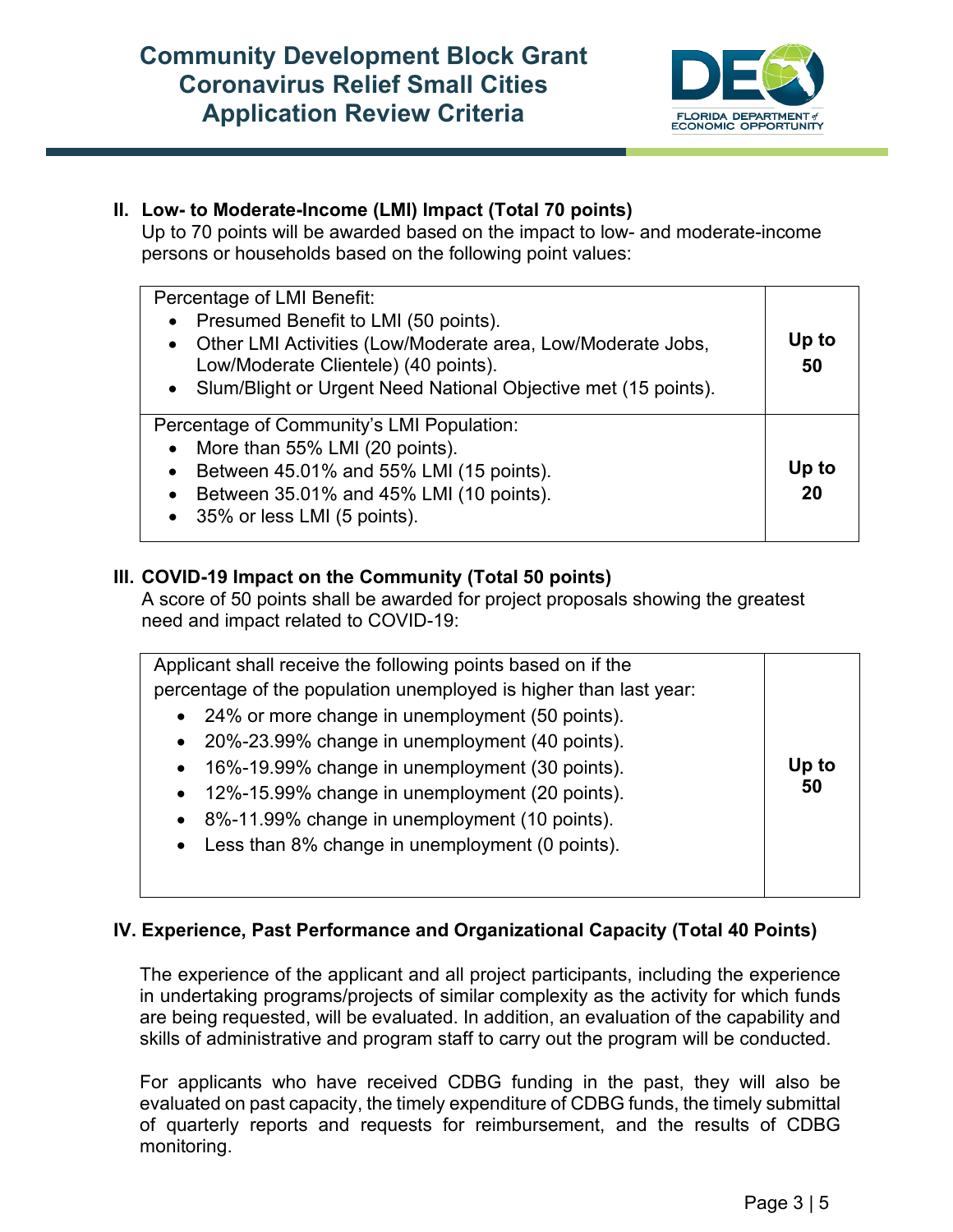

| Management capacity:                                                                                                                                                                                                                                                                                                                                                                                                                                                                                                                                                                                                                                                                                                                                                                                                                       |             |
|--------------------------------------------------------------------------------------------------------------------------------------------------------------------------------------------------------------------------------------------------------------------------------------------------------------------------------------------------------------------------------------------------------------------------------------------------------------------------------------------------------------------------------------------------------------------------------------------------------------------------------------------------------------------------------------------------------------------------------------------------------------------------------------------------------------------------------------------|-------------|
| The applicant has demonstrated past experience, past<br>$\bullet$<br>performance and/or has demonstrated adequate<br>organizational capacity to carry out the activity (40 points).<br>• The applicant has demonstrated that they have adequate<br>organizational capacity to carry out the activity with limited<br>need for capacity building and/or additional technical<br>assistance (30 points).<br>• The applicant has demonstrated that they have adequate<br>organizational capacity to carry out the activity with significant<br>need for capacity building and/or technical assistance (10<br>points).<br>The applicant has not demonstrated adequate organizational<br>$\bullet$<br>capacity to carry out the activity and DEO staff has additional<br>questions regarding the applicant's governance maturity<br>(0 points). | Up to<br>40 |

### **V. Need and Outcomes (Total 30 Points)**

The project will be evaluated based on need and how well the project outcome(s) address the need(s) identified.

| The project need:                                                                                                                                                                                                                                                                                                                                                            |             |
|------------------------------------------------------------------------------------------------------------------------------------------------------------------------------------------------------------------------------------------------------------------------------------------------------------------------------------------------------------------------------|-------------|
| Is clearly explained, unmet, and cannot be resolved without<br>$\bullet$<br>additional financial support (15 points).<br>Is adequately explained, unmet, and cannot be resolved without<br>$\bullet$<br>additional financial support (10 points).<br>• Is not adequately explained and/or may not be able to be<br>resolved without additional financial support (0 points). | Up to<br>15 |
| The project outcome $(s)$ :                                                                                                                                                                                                                                                                                                                                                  |             |
| Clearly addresses the community needs outlined in the<br>$\bullet$                                                                                                                                                                                                                                                                                                           |             |
| application (15 points).                                                                                                                                                                                                                                                                                                                                                     | Up to       |
| Adequately addresses the community needs outlined in the<br>$\bullet$<br>application (10 points).                                                                                                                                                                                                                                                                            | 15          |
| • Does not adequately address the community needs outlined in                                                                                                                                                                                                                                                                                                                |             |
| the application (0 points).                                                                                                                                                                                                                                                                                                                                                  |             |
|                                                                                                                                                                                                                                                                                                                                                                              |             |